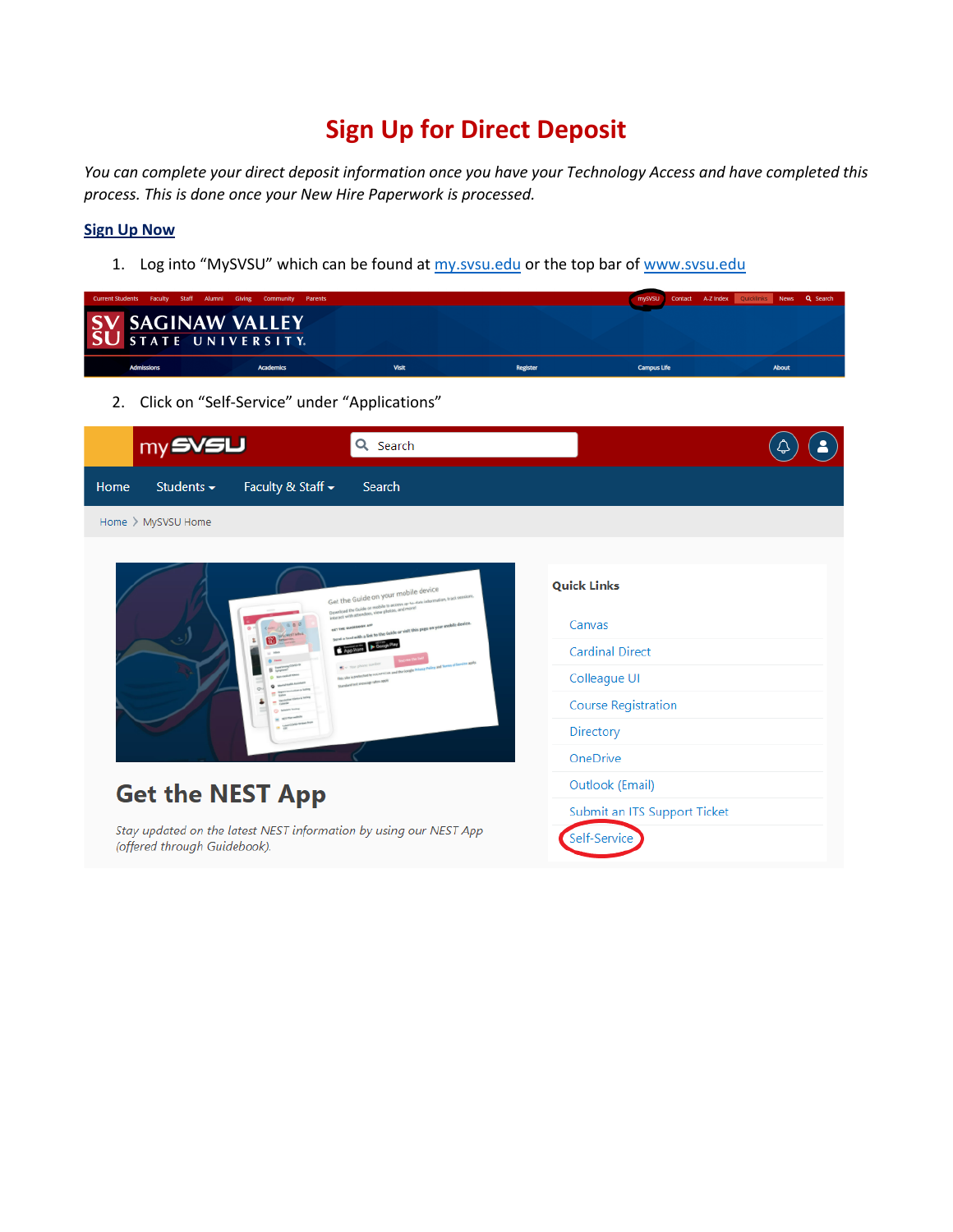#### 3. Click on **"Banking Information"** under "Self-Services"



### 4. In "Banking Information" then "+ Add Account"

| my EVEU Self Service                                       |              | $\Theta$ Sign out | <b>①</b> Help           |                  |                 |
|------------------------------------------------------------|--------------|-------------------|-------------------------|------------------|-----------------|
| <b>Banking Information</b><br><b>Financial Information</b> |              |                   |                         |                  |                 |
| <b>Banking Information</b>                                 |              |                   |                         |                  |                 |
| <b>Active Accounts</b>                                     |              |                   |                         | + Add an Account |                 |
| <b>Payroll Deposits</b>                                    | Verification | Amount            | <b>Deposit Priority</b> |                  | <b>View All</b> |

5. If you have a prior account set up, enter your existing account number